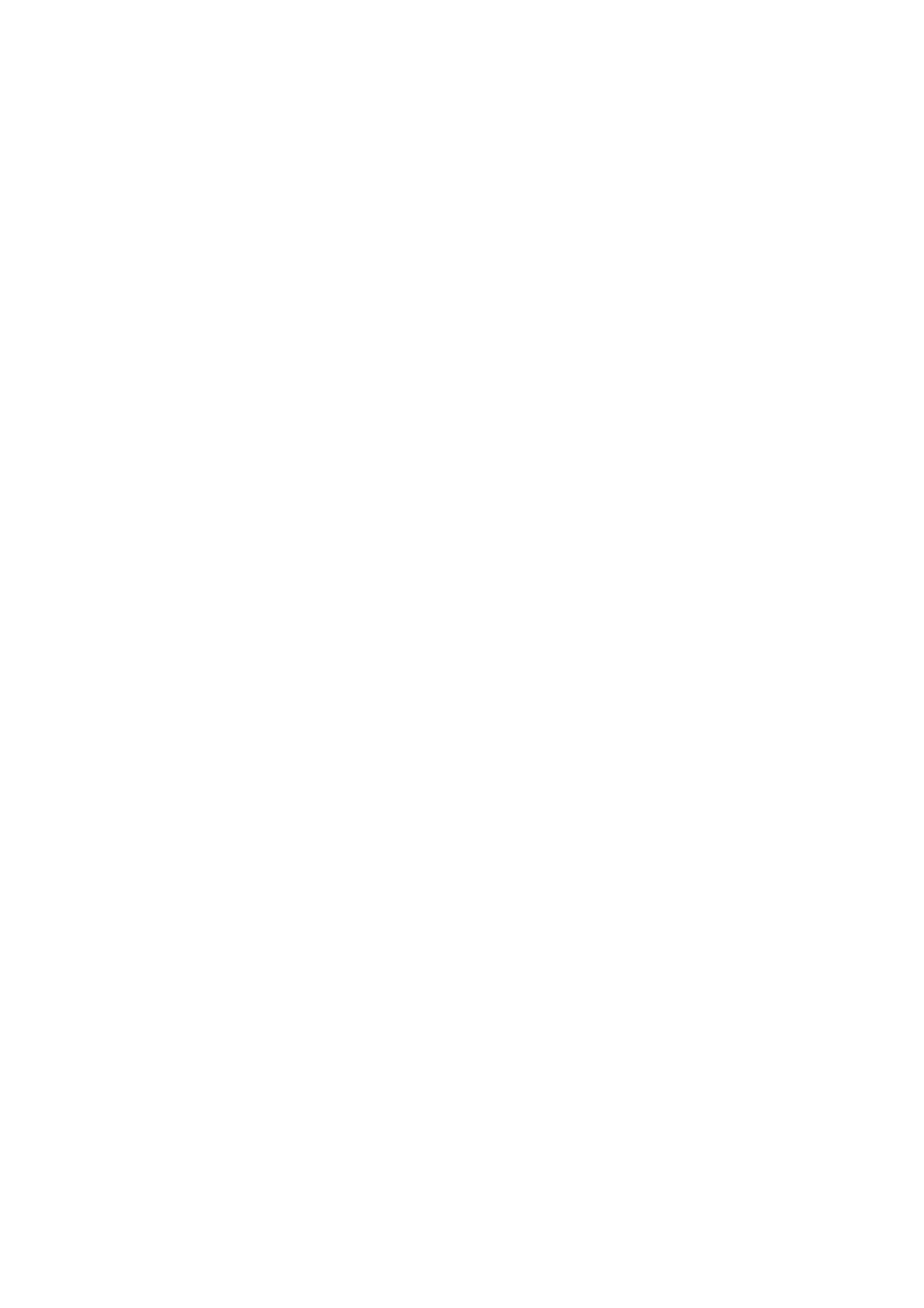Red Hat Customer Content Services brms-docs@redhat.com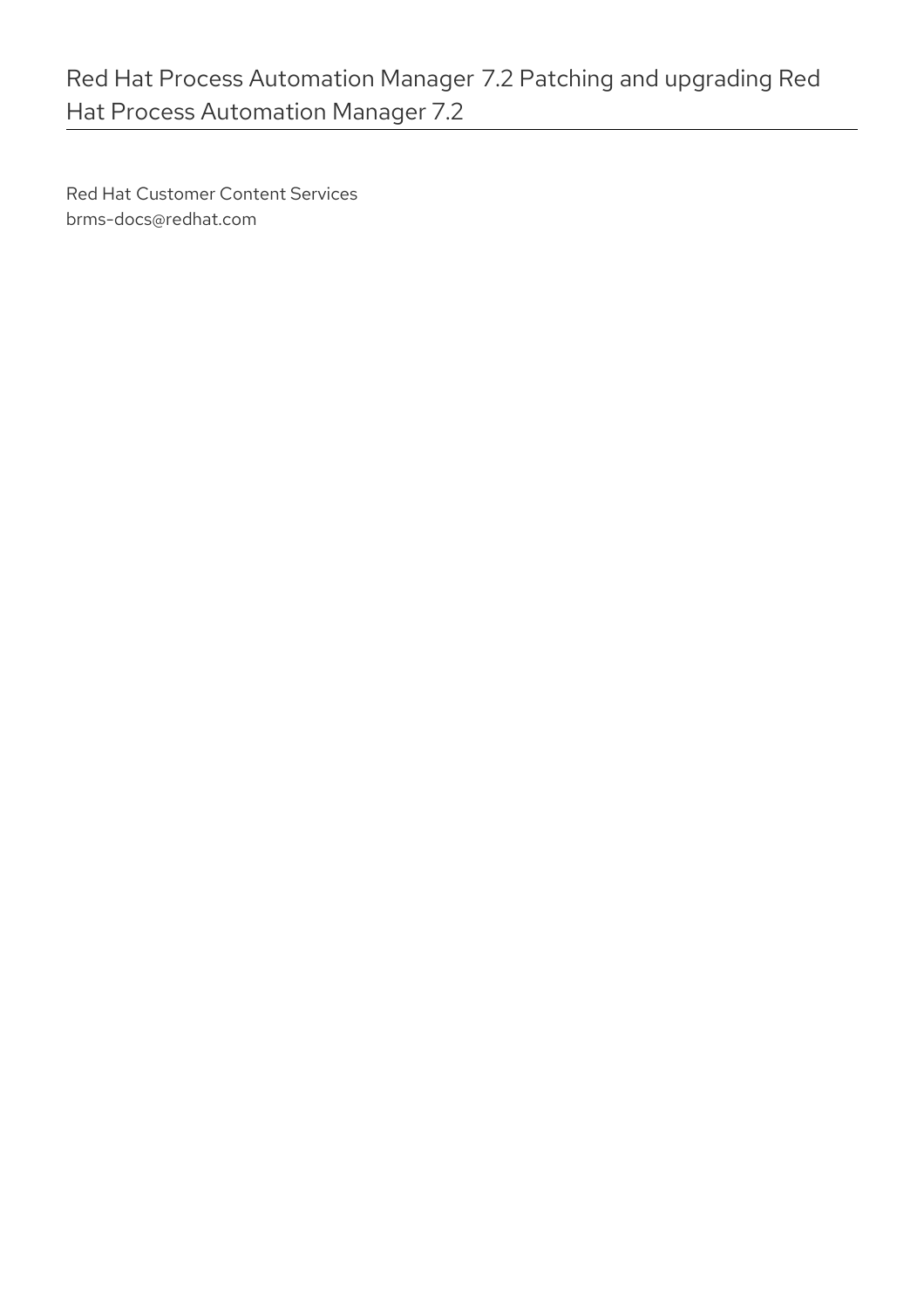### Legal Notice

Copyright © 2020 Red Hat, Inc.

The text of and illustrations in this document are licensed by Red Hat under a Creative Commons Attribution–Share Alike 3.0 Unported license ("CC-BY-SA"). An explanation of CC-BY-SA is available at

http://creativecommons.org/licenses/by-sa/3.0/

. In accordance with CC-BY-SA, if you distribute this document or an adaptation of it, you must provide the URL for the original version.

Red Hat, as the licensor of this document, waives the right to enforce, and agrees not to assert, Section 4d of CC-BY-SA to the fullest extent permitted by applicable law.

Red Hat, Red Hat Enterprise Linux, the Shadowman logo, the Red Hat logo, JBoss, OpenShift, Fedora, the Infinity logo, and RHCE are trademarks of Red Hat, Inc., registered in the United States and other countries.

Linux ® is the registered trademark of Linus Torvalds in the United States and other countries.

Java ® is a registered trademark of Oracle and/or its affiliates.

XFS ® is a trademark of Silicon Graphics International Corp. or its subsidiaries in the United States and/or other countries.

MySQL<sup>®</sup> is a registered trademark of MySQL AB in the United States, the European Union and other countries.

Node.js ® is an official trademark of Joyent. Red Hat is not formally related to or endorsed by the official Joyent Node.js open source or commercial project.

The OpenStack ® Word Mark and OpenStack logo are either registered trademarks/service marks or trademarks/service marks of the OpenStack Foundation, in the United States and other countries and are used with the OpenStack Foundation's permission. We are not affiliated with, endorsed or sponsored by the OpenStack Foundation, or the OpenStack community.

All other trademarks are the property of their respective owners.

### Abstract

This document describes how to apply patch updates and minor release upgrades to Red Hat Process Automation Manager 7.2.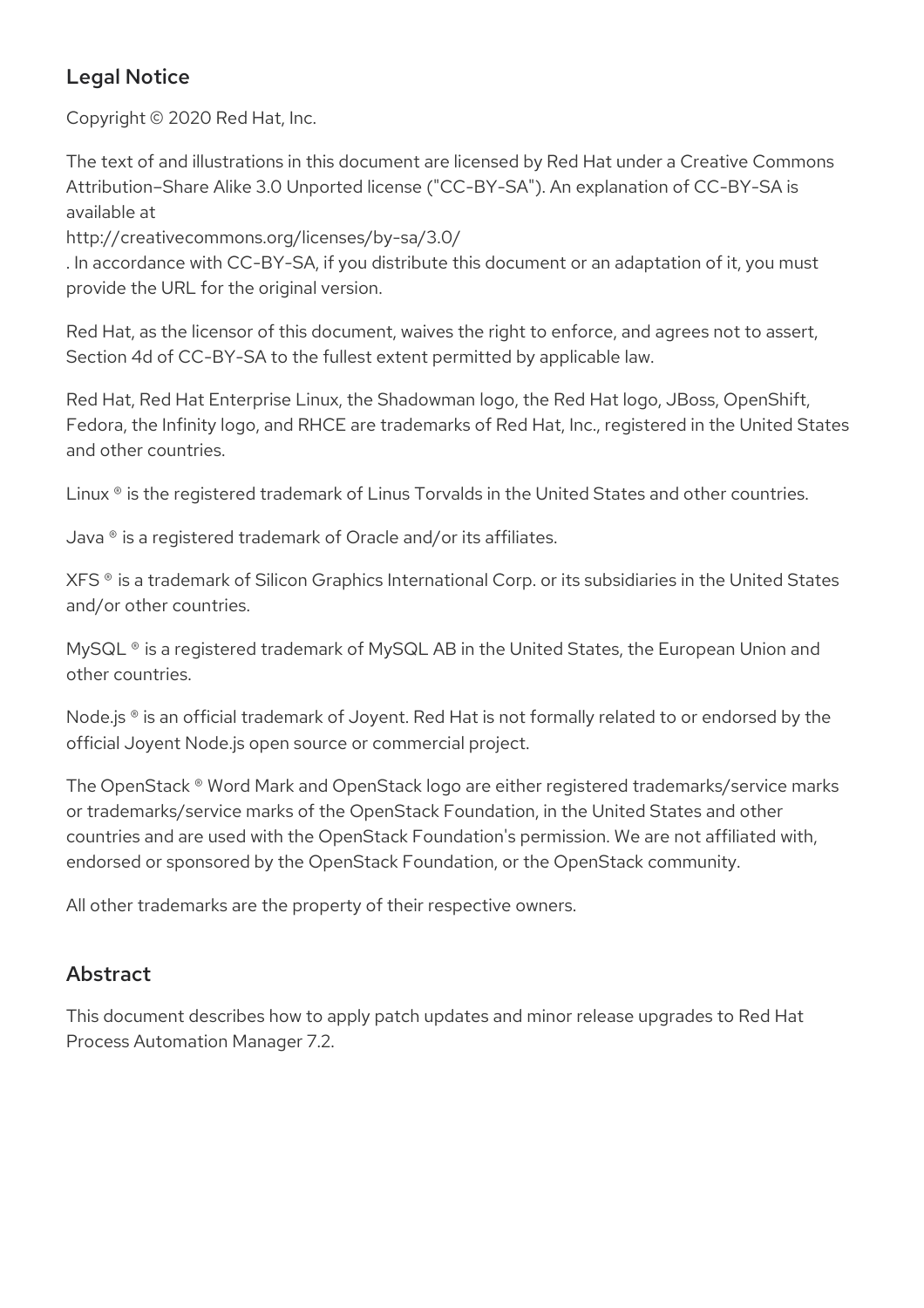### **Table of Contents**

| CHAPTER 2. ENABLING RED HAT PROCESS AUTOMATION MANAGER NOTIFICATIONS IN THE RED HAT |  |
|-------------------------------------------------------------------------------------|--|
| CHAPTER 3. APPLYING PATCH UPDATES AND MINOR RELEASE UPGRADES TO RED HAT PROCESS     |  |
|                                                                                     |  |
|                                                                                     |  |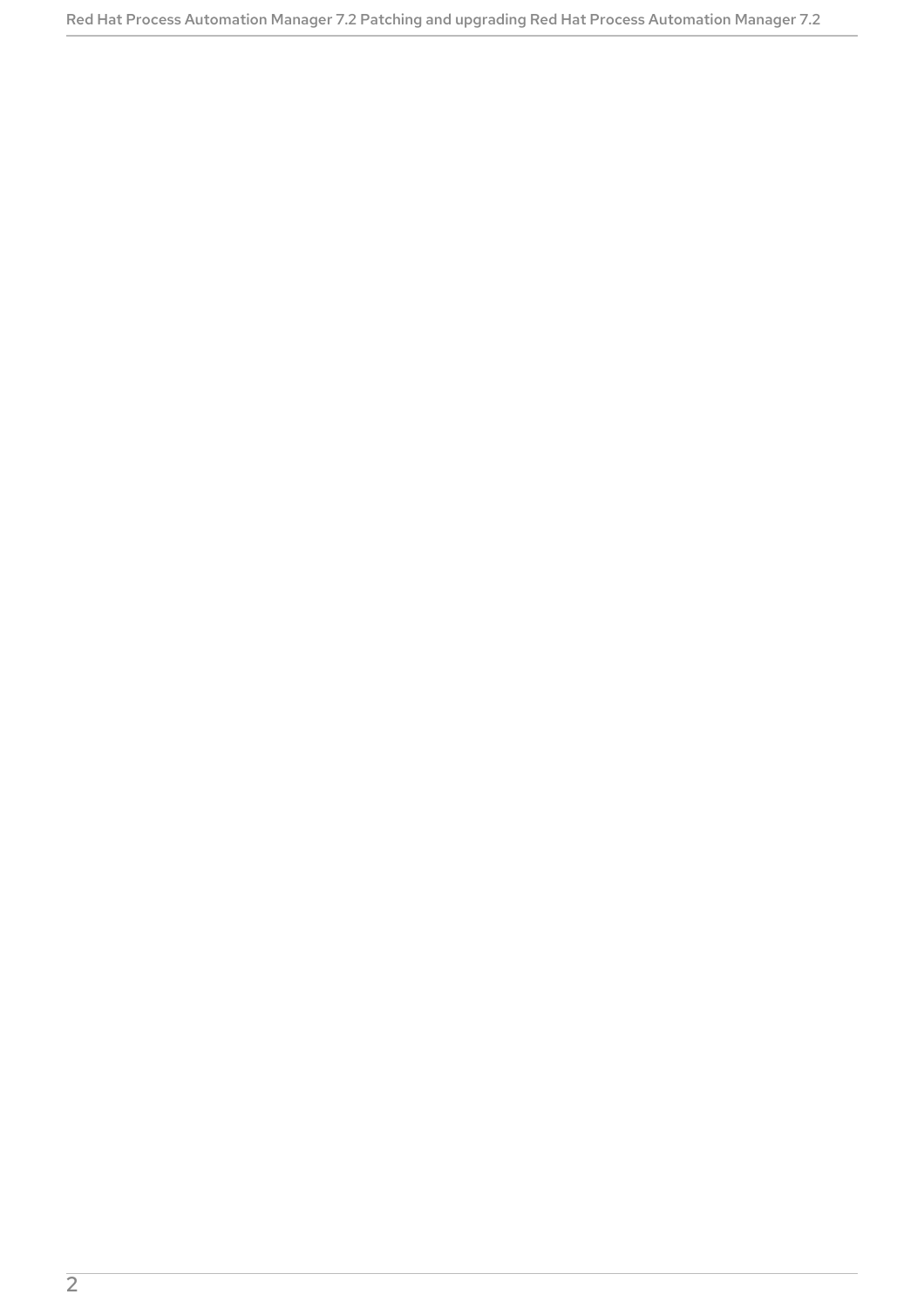# PREFACE

<span id="page-6-0"></span>As a Red Hat Process Automation Manager user, you can apply updates to Red Hat Process Automation Manager as they become available in the Red Hat Customer Portal to keep your Red Hat Process Automation Manager distribution current with the latest enhancements and fixes. Red Hat provides update tools and product notifications for new product releases so you can more readily apply helpful updates to Red Hat Process Automation Manager and Process Server.

#### Prerequisites

- You have a Red Hat Customer Portal account.
- Red Hat Process [Automation](https://access.redhat.com/documentation/en-us/red_hat_process_automation_manager/7.2/html-single/planning_a_red_hat_process_automation_manager_installation) Manager 7.2 is installed. For installation options, see *Planning a Red Hat Process Automation Manager installation*.



#### **NOTE**

If you are using Red Hat Process Automation Manager 7.1 and you want to upgrade to Red Hat Process [Automation](https://access.redhat.com/documentation/en-us/red_hat_process_automation_manager/7.1/html-single/patching_and_upgrading_red_hat_process_automation_manager_7.1/) Manager 7.2, see *Patching and upgrading Red Hat Process Automation Manager 7.1* or follow the instructions in this document and adjust the example upgrade versions accordingly.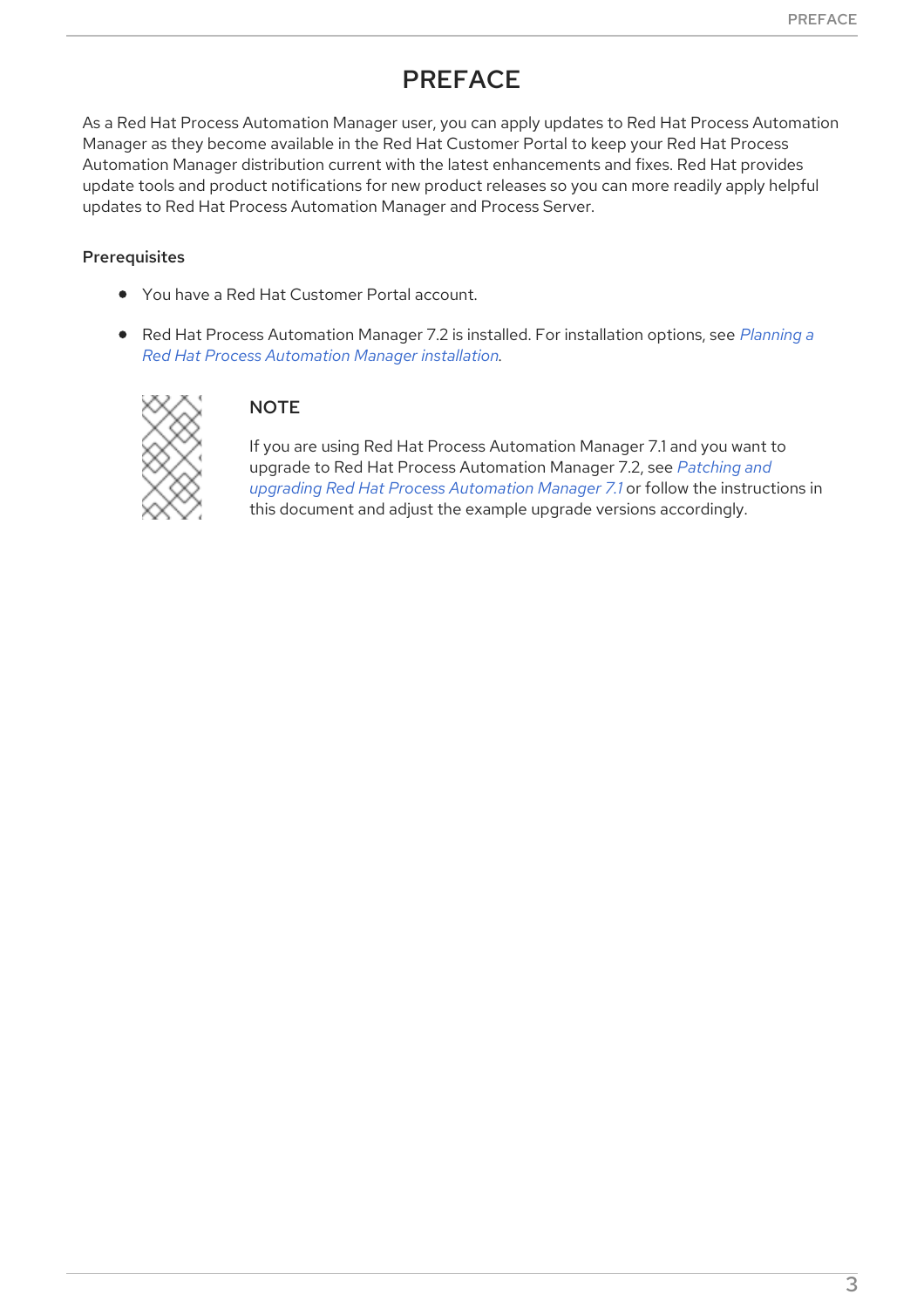## <span id="page-7-0"></span>CHAPTER 1. RED HAT PROCESS AUTOMATION MANAGER VERSIONING

Red Hat Process Automation Manager versions are designated with a numerical **Major.Minor.Patch** format, such as **7.2.1**. In this example, the major release is **7.x.x**, the minor release is **7.2.x**, and the patch release is **7.2.1**. Major releases often require data migration, while minor release upgrades and patch updates are typically managed with update tools provided with the Red Hat Process Automation Manager release artifacts.

The following are the general types of releases for Red Hat Process Automation Manager:

#### Major release migrations

Major releases of Red Hat Process Automation Manager include substantial enhancements, security updates, bug fixes, and possibly redesigned features and functions. Data migration is typically required when an application is moved from one major release to another major release, such as from Red Hat JBoss BPM Suite 6.4.x to Red Hat Process Automation Manager 7.0. Automated migration tools are often provided with new major versions of Red Hat Process Automation Manager to facilitate migration, but some manual effort is likely required for certain data and configurations. The supported migration paths are specified in product announcements and documentation. For example migration [instructions,](https://access.redhat.com/documentation/en-us/red_hat_process_automation_manager/7.0/html/migrating_from_red_hat_jboss_bpm_suite_6.4_to_red_hat_process_automation_manager_7.0/) see *Migrating from Red Hat JBoss BPM Suite 6.4 to Red Hat Process Automation Manager 7.0*.

#### Minor release upgrades

Minor releases of Red Hat Process Automation Manager include enhancements, security updates, and bug fixes. Data migration may be required when an application is moved from one minor release to another minor release, such as from Red Hat Process Automation Manager 7.2.x to 7.3. Automated update tools are often provided with both patch updates and new minor versions of Red Hat Process Automation Manager to facilitate updating certain components of Red Hat Process Automation Manager, such as Business Central, Process Server, and the headless Process Automation Manager controller. Other Red Hat Process Automation Manager artifacts, such as the process engine and standalone Business Central, are released as new artifacts with each minor release and you must re-install them to apply the update.

Before you upgrade to a new minor release, apply the latest patch update to your current version of Red Hat Process Automation Manager to ensure that the minor release upgrade is successful.

#### Patch updates

Patch updates of Red Hat Process Automation Manager include the latest security updates and bug fixes. Scheduled patch updates contain all previously released patch updates for that minor version of the product, so you do not need to apply each patch update incrementally in order to apply the latest update. For example, you can update Red Hat Process Automation Manager 7.2.0 or 7.2.1 to Red Hat Process Automation Manager 7.2.2. However, for optimal Red Hat Process Automation Manager performance, apply product updates as they become available. Occasionally, unscheduled patch updates may be released outside the normal update cycle of the existing product. These may include security or other updates provided by Red Hat Global Support Services (GSS) to fix specific issues, and may not be cumulative updates.

Automated update tools are often provided with both patch updates and new minor versions of Red Hat Process Automation Manager to facilitate updating certain components of Red Hat Process Automation Manager, such as Business Central, Process Server, and the headless Process Automation Manager controller. Other Red Hat Process Automation Manager artifacts, such as the process engine and standalone Business Central, are released as new artifacts with each minor release and you must re-install them to apply the update.

To ensure optimal transition between releases and to keep your Red Hat Process Automation Manager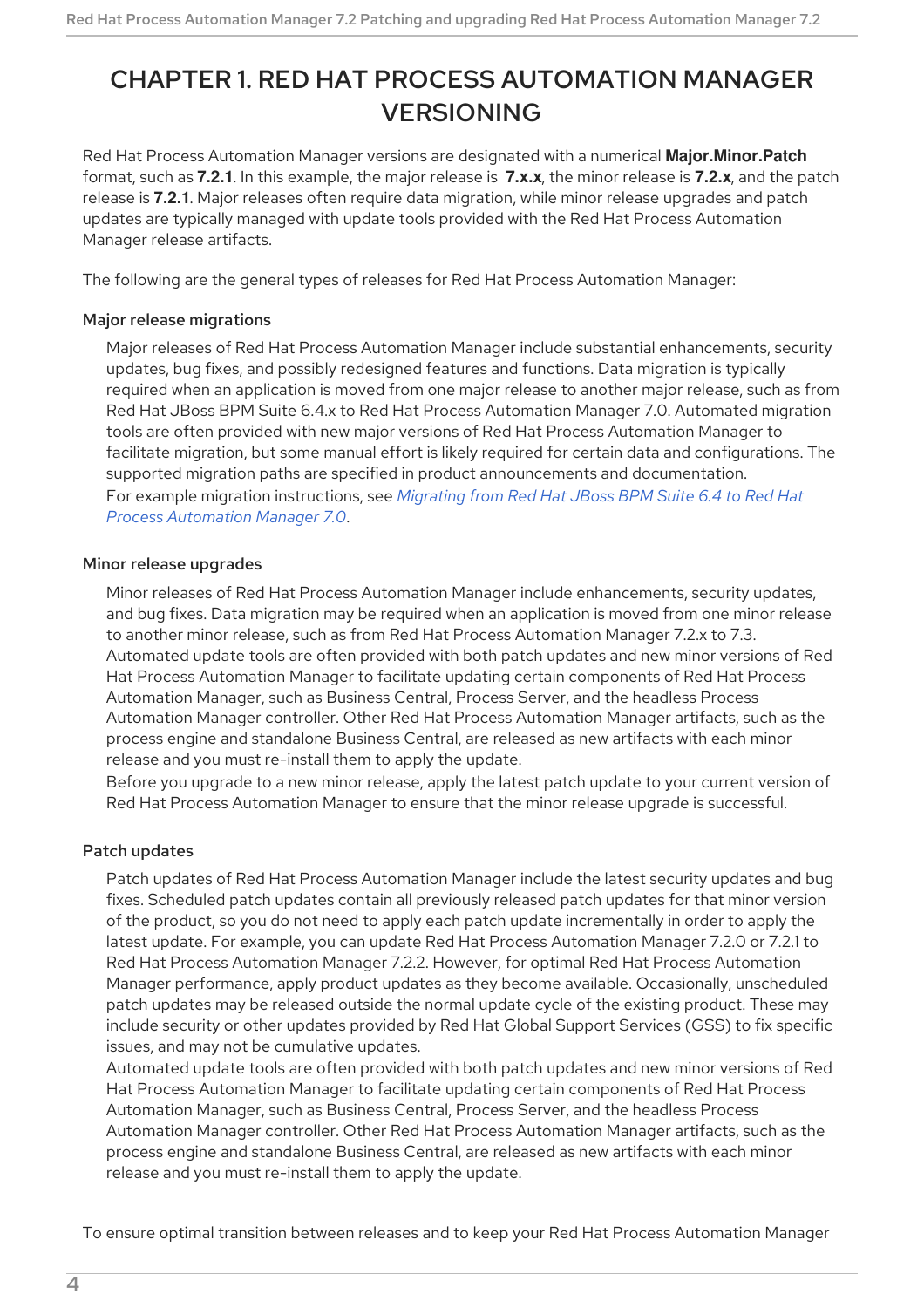distribution current with the latest enhancements and fixes, apply new product releases and updates to Red Hat Process Automation Manager as they become available in the Red Hat Customer Portal. Consider also enabling product notifications in the Red Hat Customer Portal.

For information about enabling product [notifications,](#page-9-1) see Chapter 2, *Enabling Red Hat Process Automation Manager notifications in the Red Hat Customer Portal*.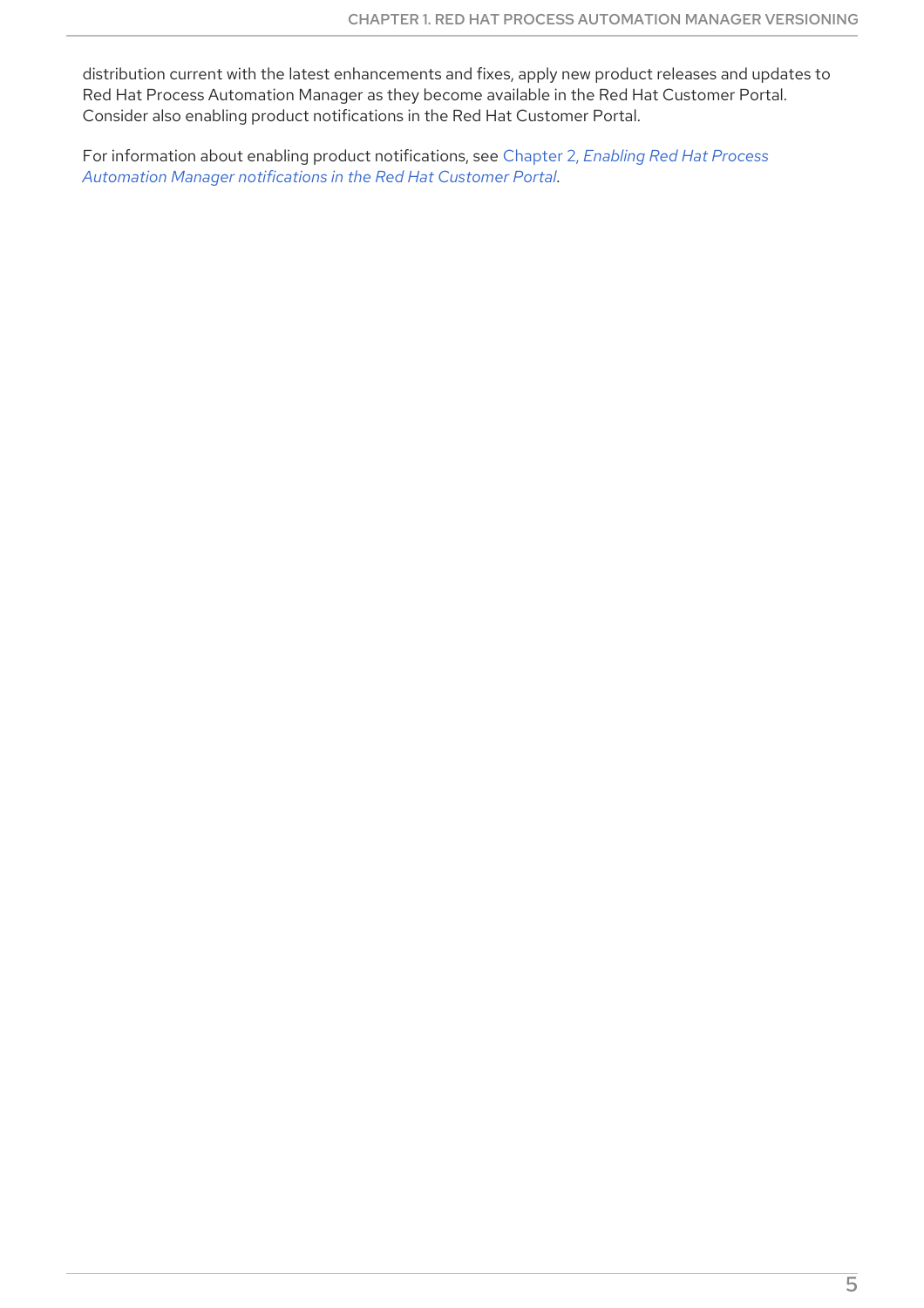# <span id="page-9-1"></span><span id="page-9-0"></span>CHAPTER 2. ENABLING RED HAT PROCESS AUTOMATION MANAGER NOTIFICATIONS IN THE RED HAT CUSTOMER PORTAL

You can enable notifications in the Red Hat Customer Portal to receive Red Hat Process Automation Manager updates and announcements. These notifications inform you of updated or added documentation, product releases, and patch updates related to Red Hat Process Automation Manager. With notifications enabled, you can more readily apply product updates to Red Hat Process Automation Manager as they become available in the Red Hat Customer Portal to keep your Red Hat Process Automation Manager distribution current with the latest enhancements and fixes.

#### **Prerequisites**

You have a Red Hat Customer Portal account and are logged in.

#### Procedure

- 1. In the top-right corner of the Red Hat Customer Portal window, click your profile name and click **Notifications**
- 2. Select the Notifications tab and click Manage Notifications.
- 3. Next to Follow, select Products from the drop-down menu, and then select Red Hat Process Automation Manager from the next drop-down menu that appears.
- 4. Click Save Notification to finish.

You can add notifications for any other products as needed in the same way.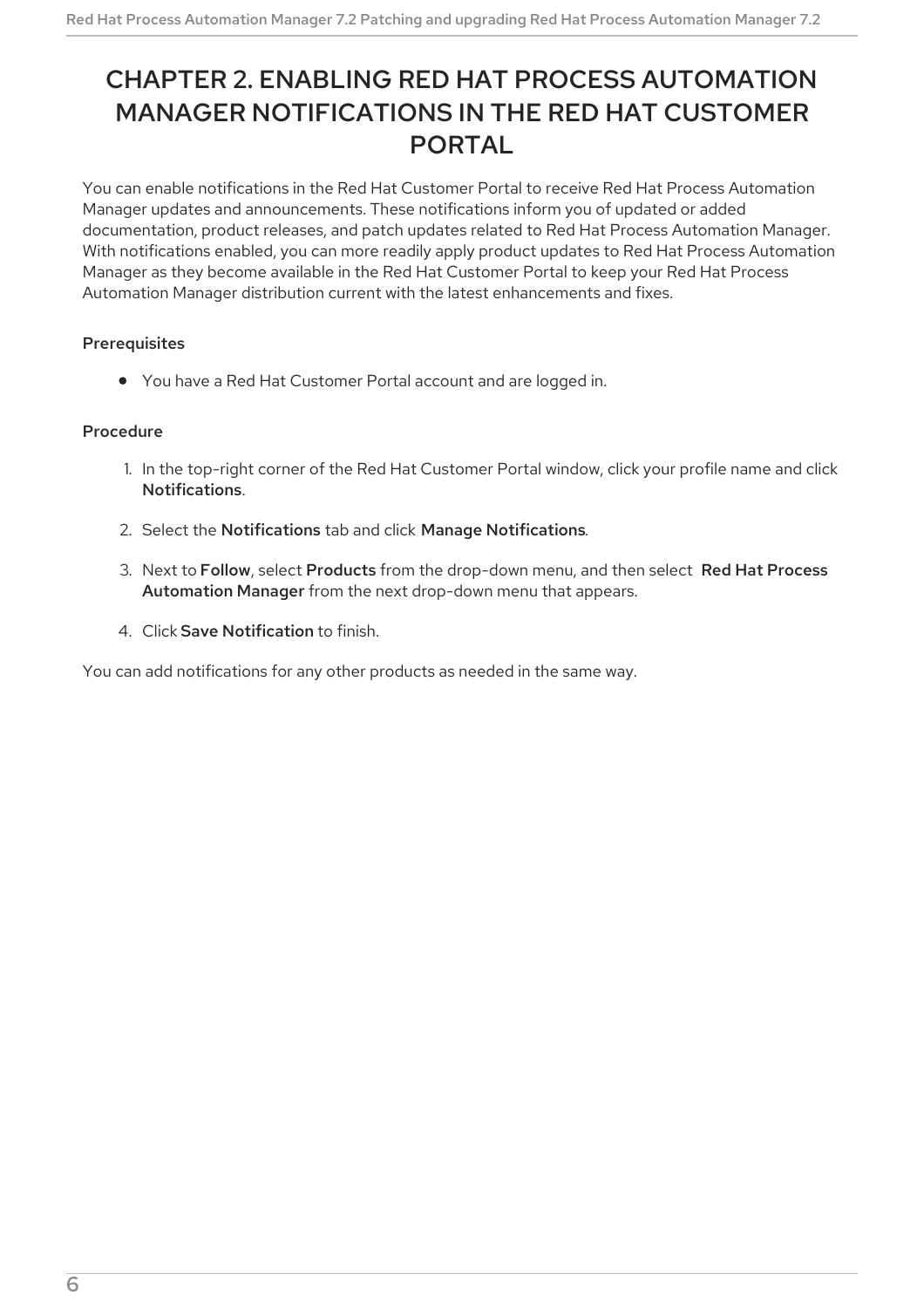# <span id="page-10-0"></span>CHAPTER 3. APPLYING PATCH UPDATES AND MINOR RELEASE UPGRADES TO RED HAT PROCESS AUTOMATION MANAGER

Automated update tools are often provided with both patch updates and new minor versions of Red Hat Process Automation Manager to facilitate updating certain components of Red Hat Process Automation Manager, such as Business Central, Process Server, and the headless Process Automation Manager controller. Other Red Hat Process Automation Manager artifacts, such as the process engine and standalone Business Central, are released as new artifacts with each minor release and you must reinstall them to apply the update.

You can use the same automated update tool to apply both patch updates and minor release upgrades to Red Hat Process Automation Manager 7.2. Patch updates of Red Hat Process Automation Manager, such as an update from version 7.2 to 7.2.1, include the latest security updates and bug fixes. Minor release upgrades of Red Hat Process Automation Manager, such as an upgrade from version 7.2.x to 7.3, include enhancements, security updates, and bug fixes.

Before you upgrade to a new minor release, apply the latest patch update to your current version of Red Hat Process Automation Manager to ensure that the minor release upgrade is successful.



### IMPORTANT

To upgrade from Red Hat Process Automation Manager 7.1 to 7.2, first update to Red Hat Process Automation Manager 7.1.1 (latest patch update) and then follow this procedure again to upgrade to Red Hat Process Automation Manager 7.2. Adjust the example upgrade versions provided in this section as needed.



### **NOTE**

Only updates for Red Hat Process Automation Manager are included in Red Hat Process Automation Manager update tools. Updates to Red Hat JBoss EAP must be applied using Red Hat JBoss EAP patch distributions. For more information about Red Hat JBoss EAP patching, see the Red Hat JBoss EAP *Patching and [upgrading](https://access.redhat.com/documentation/en-us/red_hat_jboss_enterprise_application_platform/7.1/html/patching_and_upgrading_guide/) guide* .

#### Prerequisites

Your Red Hat Process Automation Manager and Process Server instances are not running. Do not apply updates while you are running an instance of Red Hat Process Automation Manager or Process Server.

### Procedure

- 1. Navigate to the Software [Downloads](https://access.redhat.com/jbossnetwork/restricted/listSoftware.html) page in the Red Hat Customer Portal (login required), and select the product and version from the drop-down options. Example:
	- **Product: Process Automation Manager**
	- Version: 7.2.1

If you are upgrading to a new minor release of Red Hat Process Automation Manager, such as an upgrade from version 7.2.x to 7.3, first apply the latest patch update to your current version of Red Hat Process Automation Manager and then follow this procedure again to upgrade to the new minor release.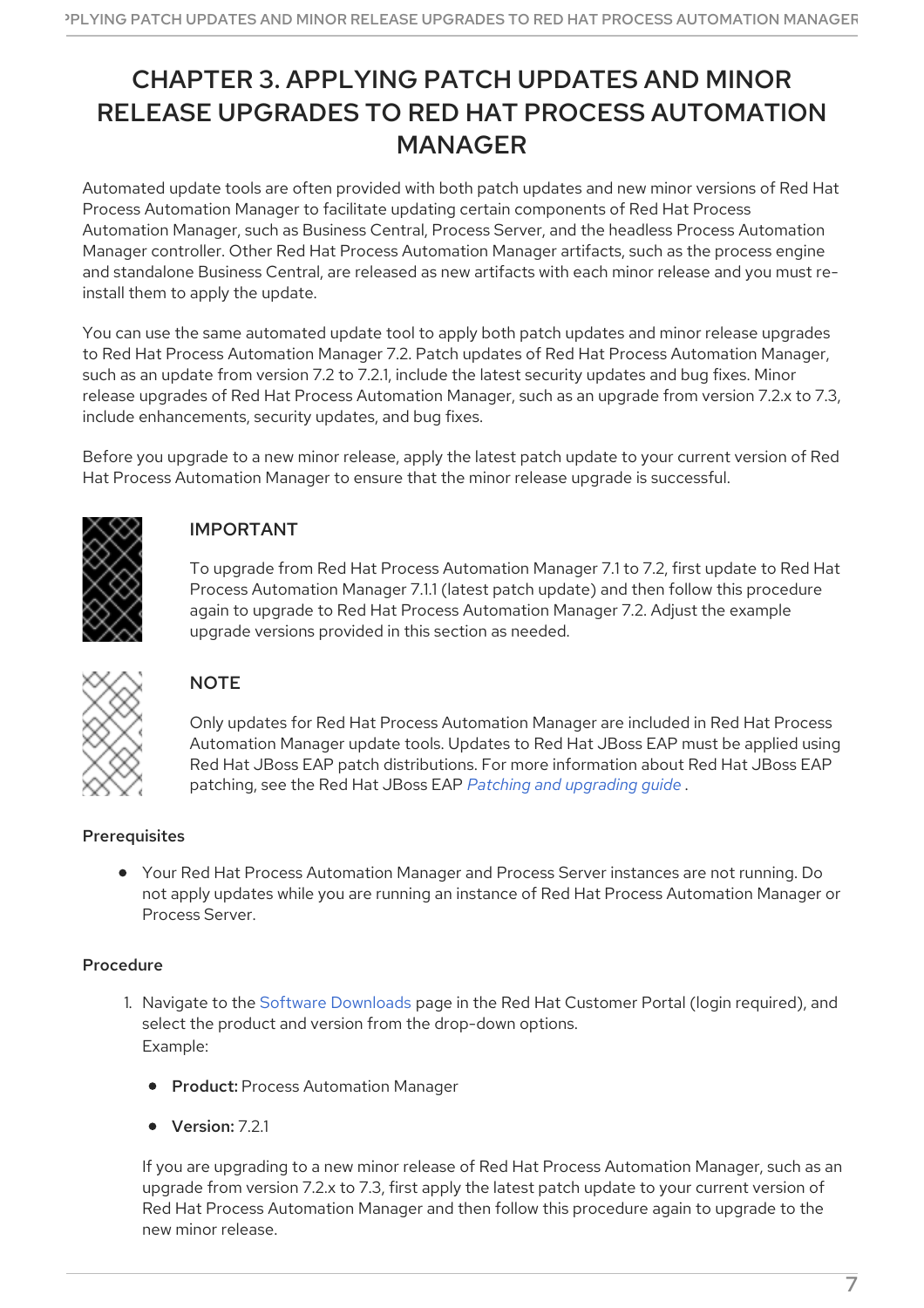- 2. Click Patches, download the Red Hat Process Automation Manager [VERSION] Update Tool and extract the downloaded **rhpam-\$VERSION-update.zip** file to a temporary directory. This update tool automates the update of certain components of Red Hat Process Automation Manager, such as Business Central, Process Server, and the headless Process Automation Manager controller. Use this update tool first to apply updates and then install any other updates or new release artifacts that are relevant to your Red Hat Process Automation Manager distribution.
- 3. If you want to preserve any files from being updated by the update tool, navigate to the extracted **rhpam-\$VERSION-update** folder, open the **blacklist.txt** file, and add the relative paths to the files that you do not want to be updated. When a file is listed in the **blacklist.txt** file, the update script does not replace the file with the new version but instead leaves the file in place and in the same location adds the new version with a **.new** suffix. If you blacklist files that are no longer being distributed, the update tool creates an empty marker file with a **.removed** suffix. You can then choose to retain, merge, or delete these new files manually.

Example files to be excluded in **blacklist.txt** file:

WEB-INF/web.xml // Custom file styles/base.css // Obsolete custom file kept for record

The contents of the blacklisted file directories after the update:

\$ ls WEB-INF web.xml web.xml.new

\$ ls styles base.css base.css.removed

4. In your command terminal, navigate to the temporary directory where you extracted the **rhpam- \$VERSION-update.zip** file and run the **apply-updates** script in the following format:



#### IMPORTANT

Make sure that your Red Hat Process Automation Manager and Process Server instances are not running before you apply updates. Do not apply updates while you are running an instance of Red Hat Process Automation Manager or Process Server.

On Linux or Unix-based systems:



On Windows:

\$ .\apply-updates.bat \$DISTRO\_PATH \$DISTRO\_TYPE

The **\$DISTRO PATH** portion is the path to the relevant distribution directory and the **\$DISTRO** TYPE portion is the type of distribution that you are updating with this update.

The following distribution types are supported in Red Hat Process Automation Manager update tool: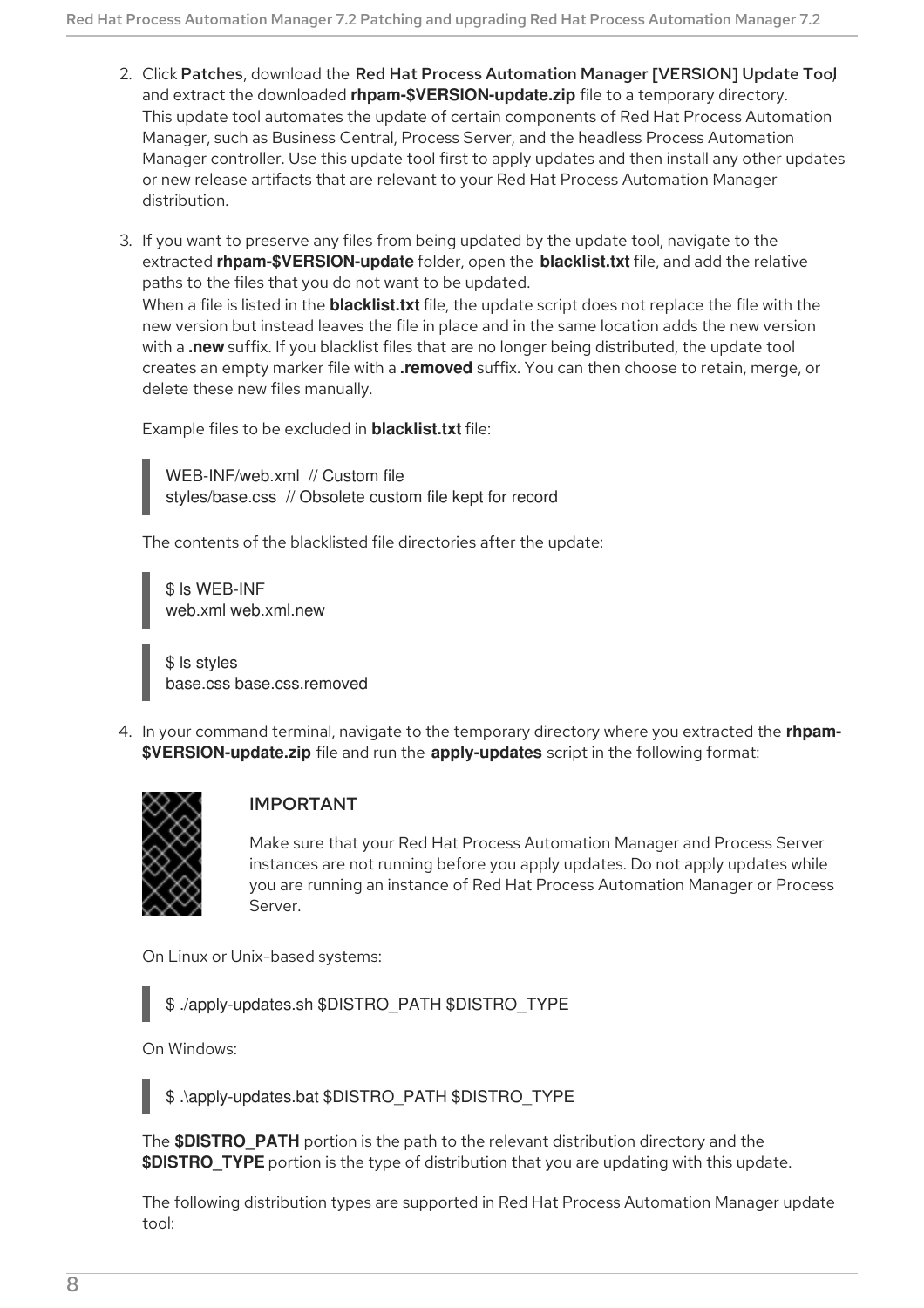- **rhpam-business-central-eap7-deployable**: Updates Business Central (**businesscentral.war**)
- **rhpam-kie-server-ee8**: Updates Process Server (**kie-server.war**)
- **rhpam-controller-ee7**: Updates the headless Process Automation Manager controller (**controller.war**)

Example update to Business Central and Process Server for a full Red Hat Process Automation Manager distribution on Red Hat JBoss EAP:

./apply-updates.sh ~EAP\_HOME/standalone/deployments/business-central.war rhpambusiness-central-eap7-deployable

./apply-updates.sh ~EAP\_HOME/standalone/deployments/kie-server.war rhpam-kie-serveree7

Example update to headless Process Automation Manager controller, if used:

./apply-updates.sh ~EAP\_HOME/standalone/deployments/controller.war rhpam-controlleree7

The update script creates a **backup** folder in the extracted **rhpam-\$VERSION-update** folder with a copy of the specified distribution, and then proceeds with the update.

- 5. After the update tool completes, return to the Software Downloads page of the Red Hat Customer Portal where you downloaded the update tool and install any other updates or new release artifacts that are relevant to your Red Hat Process Automation Manager distribution. For files that already exist in your Red Hat Process Automation Manager distribution, such as **.jar**files for the process engine or other add-ons, replace the existing version of the file with the new version from the Red Hat Customer Portal.
- 6. If you use the standalone Red Hat Process Automation Manager 7.2.0 Maven Repository artifact (**rhpam-7.2.0-maven-repository.zip**), such as in air-gap environments, download Red Hat Process Automation Manager [VERSION] Incremental Maven Repository and extract the downloaded **rhpam-\$VERSION-incremental-maven-repository.zip** file to your existing **~/maven-repository** directory to update the relevant contents. Example Maven repository update:

\$ unzip -o rhpam-7.2.1-incremental-maven-repository.zip -d \$REPO\_PATH/rhpam-7.2.0 maven-repository/maven-repository/

- 7. After you finish applying all relevant updates, start Red Hat Process Automation Manager and Process Server and log in to Business Central.
- 8. Verify that all project data is present and accurate in Business Central, and in the top-right corner of the Business Central window, click your profile name and click **About** to verify the updated product version number.

If you encounter errors or notice any missing data in Business Central, you can restore the contents in the **backup** folder within the **rhpam-\$VERSION-update** folder to revert the update tool changes. You can also re-install the relevant release artifacts from your previous version of Red Hat Process Automation Manager in the Red Hat Customer Portal. After restoring your previous distribution, you can try again to run the update.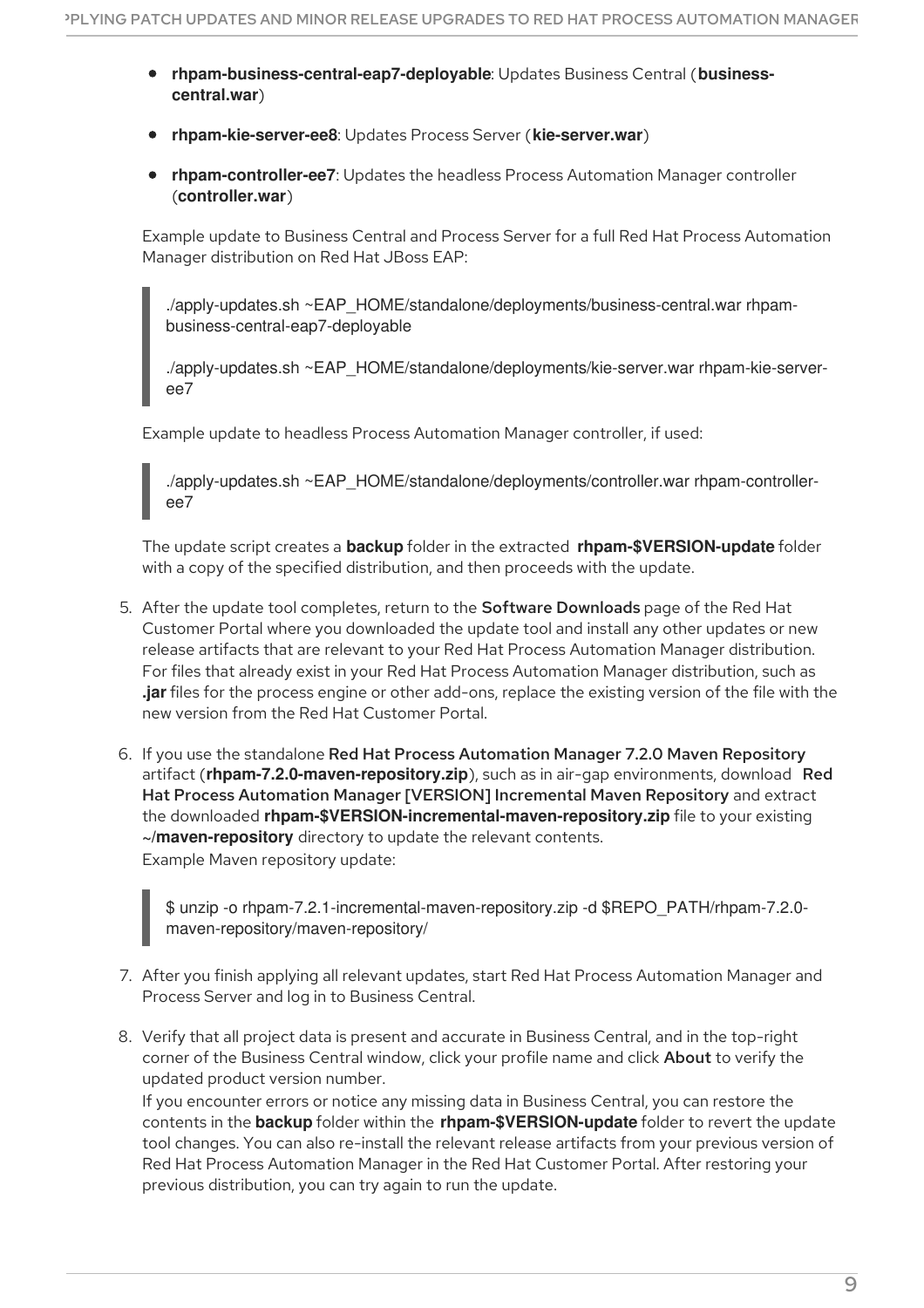# CHAPTER 4. ADDITIONAL RESOURCES

- <span id="page-13-0"></span>*Planning a Red Hat Process [Automation](https://access.redhat.com/documentation/en-us/red_hat_process_automation_manager/7.2/html-single/planning_a_red_hat_process_automation_manager_installation) Manager installation*
- *Patching and upgrading Red Hat Process [Automation](https://access.redhat.com/documentation/en-us/red_hat_process_automation_manager/7.1/html-single/patching_and_upgrading_red_hat_process_automation_manager_7.1/) Manager 7.1*
- *Release notes for Red Hat Process [Automation](https://access.redhat.com/documentation/en-us/red_hat_process_automation_manager/7.2/html-single/release_notes_for_red_hat_process_automation_manager_7.2) Manager 7.2*  $\bullet$